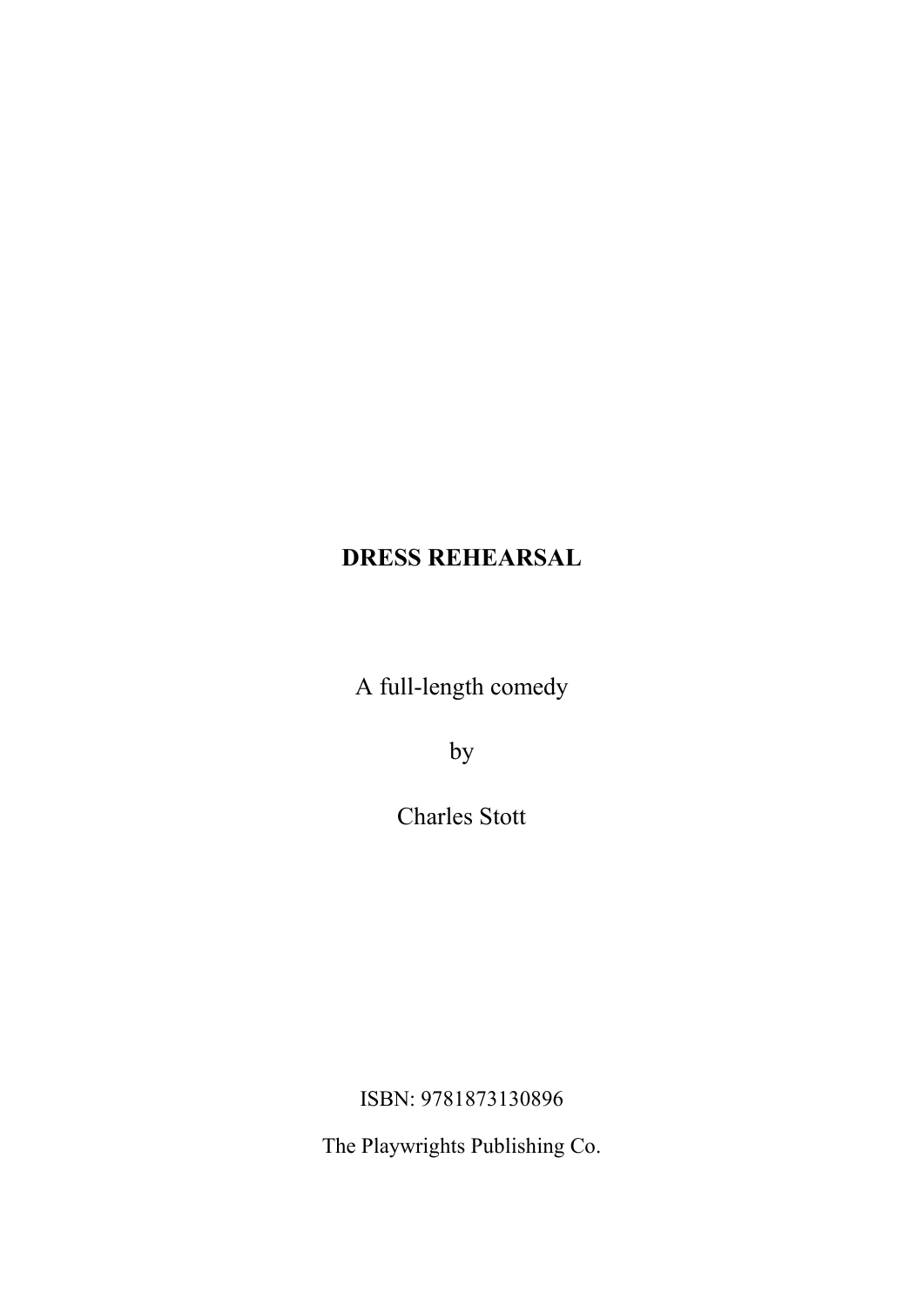Performances or readings of this play may not legally take place before an audience without a licence obtainable on application to:

> The Playwrights Publishing Co., 70 Nottingham Road, Burton Joyce, Nottingham, U.K., [44] (0)1159-313356 playwrightspublishingco@yahoo.com

To avoid possible disappointment, application should be made, preferably in writing, as early as possible, stating: -

- (i) Name and address of applicant
- (ii) Name and address of Society;
- (iii) Name and address of theatre or hall where performance(s) would be held;
- (iv) Times and dates of performances.

A fee will be charged for this licence which must be paid prior to the first performance otherwise the licence is automatically cancelled and the performance becomes illegal.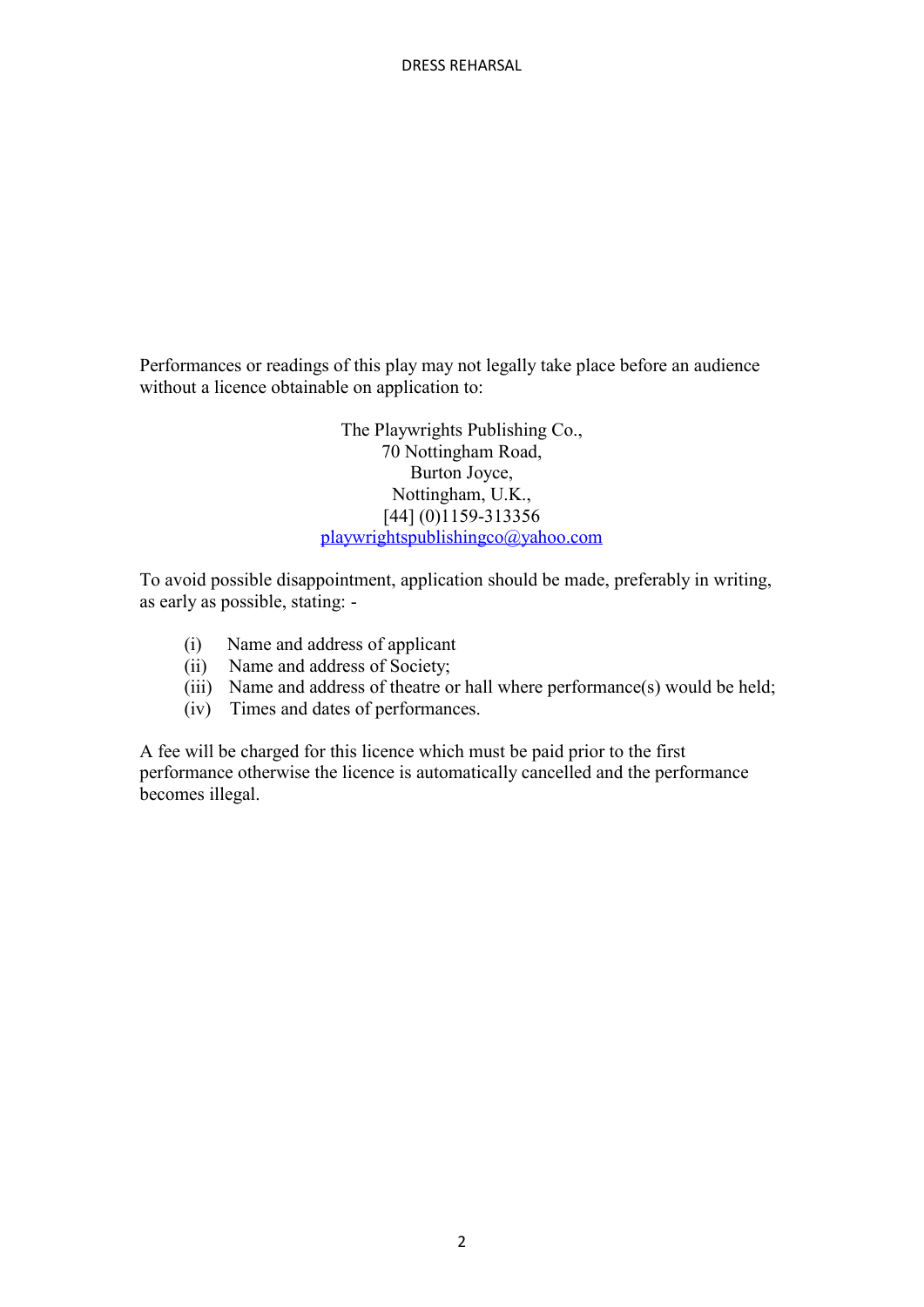## **Cast**

- Kate: The best actress in the group.
- Geoff: A very good male actor.
- Helen: The director. The play is everything to her.
- Andy: Another good actor.
- Betty: Costumes and props.
- Tony: Another good actor. Voice off.
- Daphne: The lighting and scenery 'man'. Voice off.
- Neville: The sound engineer. Voice off.

Scene. *A church hall somewhere in middle England. Back drop of the inside of a garden shed. Small table with three chairs behind stage left. Just off centre stage, two upholstered high back chairs laid on their backs with straps draped over, inside a framework with a board above them with dials, buttons, and levers on to look like a flight deck. A white coat draped over one of the chairs.*

> *The play they are rehearsing is in bold type and is set sometime in the Twenties. The acting is very ham and over the top.*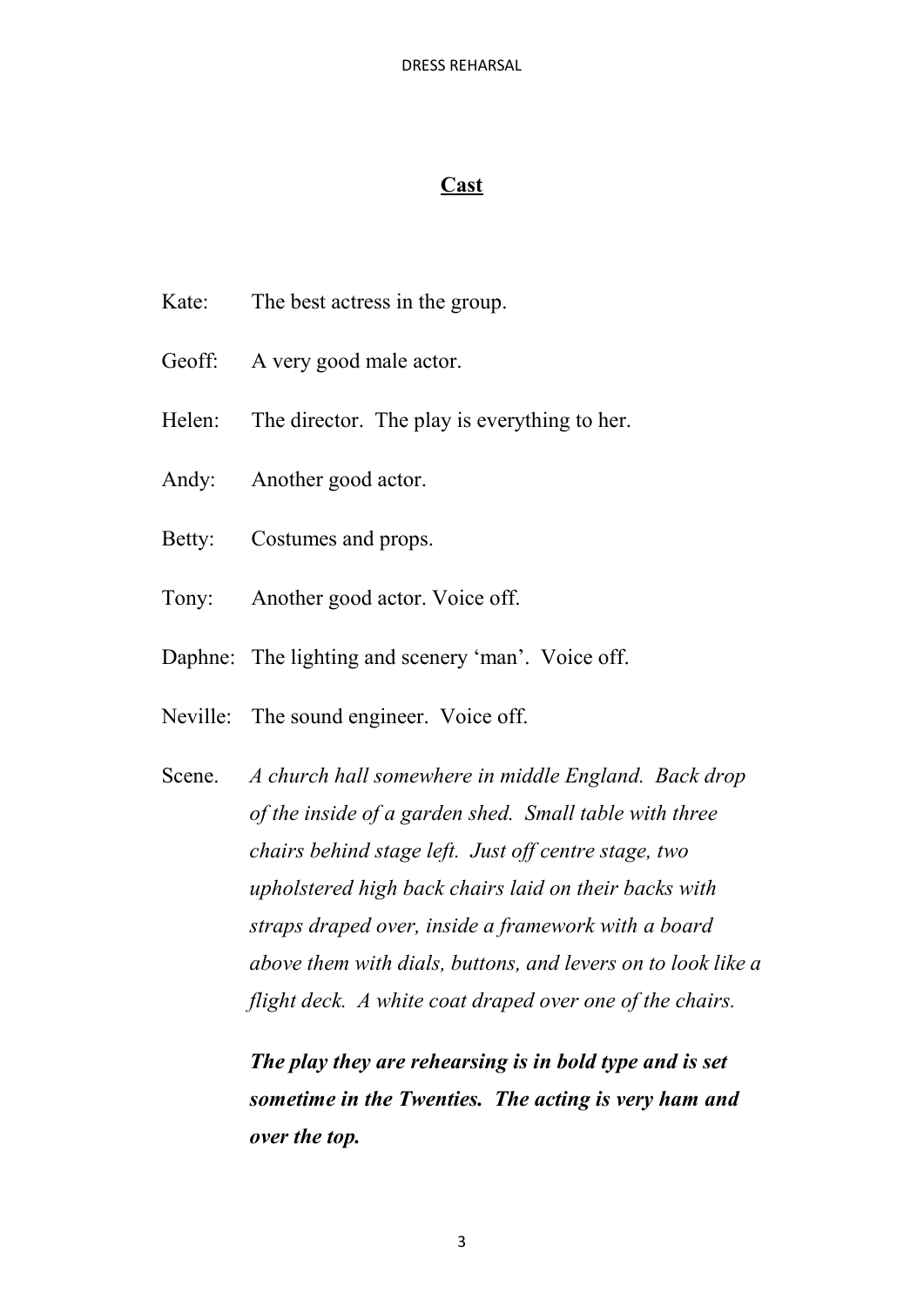Opens. *(Helen sat behind table, Geoff stood next her with his foot on one of the chairs chin in hand looking bored wearing a pair of men's combinations that are a little too small for him. Betty stage centre putting final touches to 'space ship')*

> *(Enter Kate wearing a pair of men's combinations that are far too large for her. The arms and legs are at least six inches too long and she's struggling to hold the trousers up. Geoff looks up and starts to look interested)*

- Helen: All right boys and girls, come along now we're doing the dress rehearsal tonight.
- Kate: Dress rehearsal?
- Helen: That's right dear.
- Kate: But we don't open until the twenty first of next month.
- Helen: Ah! Well there's been a change in plans.
- Kate: Why?
- Helen: Well when Betty took the posters and tickets in to the printers he got the dates wrong.
- Kate: Obviously he got it wrong. Why aren't we getting them reprinted?
- Helen: Because it cost us two hundred pounds.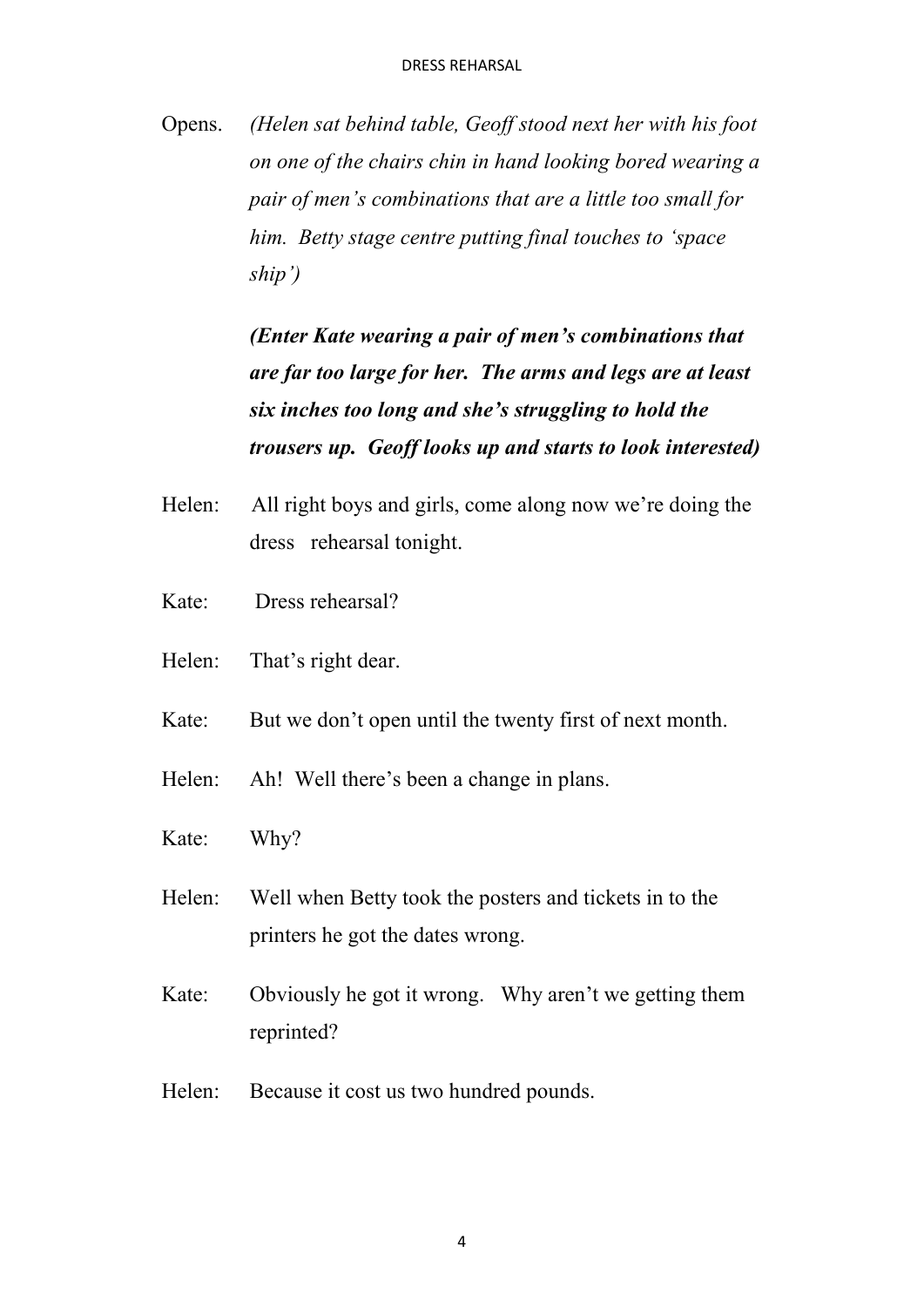- Kate: They got it wrong so they should pay, or do it for nothing or give us our money back.
- Helen: Well when I took the Vicar some tickets to sell, he told me that he was quite pleased that we were bringing our date forward as on the twenty-first of next month they'll be busy getting this hall ready for the Harvest festival
- Kate: So we have to do the play six weeks early?
- Betty: It wasn't my fault the printer got the dates mixed up. Helen wrote everything out, all I did was take it to the printers.
- Helen: No one is blaming you Betty, it's no one's fault really just a simple mix up.
- Kate: Where we lose six weeks of rehearsals.
- Helen: I have confidence in you all. You're all scripts down now and we have been rehearsing for eight weeks. I know you can bring it off.
- Kate: Talk about off! What are these that Betty gave me to wear?
- Geoff: (*To Kate)* God you look fantastic.
- Kate: *(To Geoff)* Don't you start? Well?
- Helen: *(To Kate.)* That's your under suit dear. All astronauts wear them.

5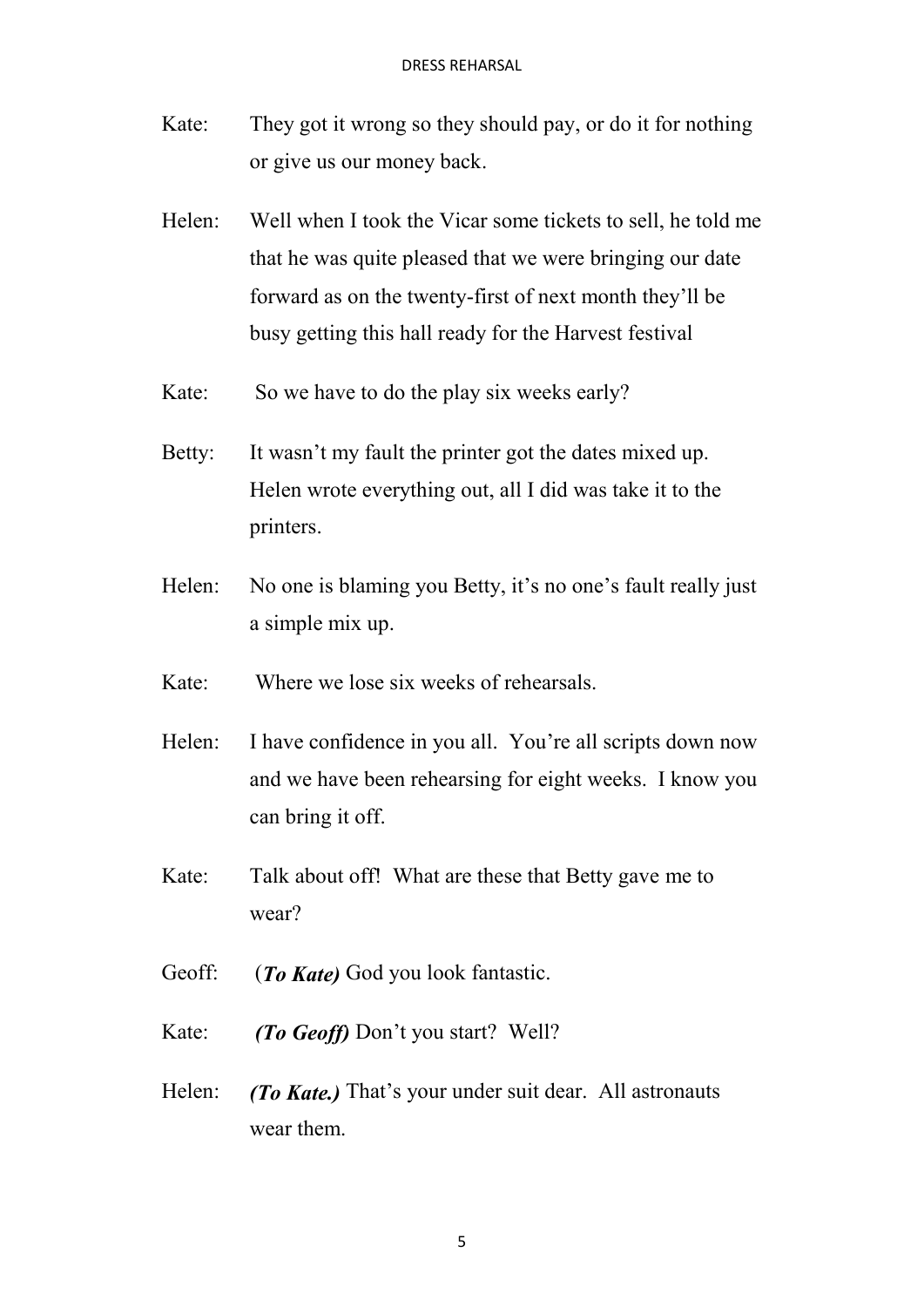- Kate: *(To Helen waving one arm with the spare sleeve flapping around.)* Couldn't have you managed to get ones that would have fit me? You could get someone else in here with me.
- Geoff: Can we try it?
- Kate: Not if you were the last man on earth.
- Geoff: I love it when you threaten me. You have a look in your eyes that turns me on.
- Kate: Can't we cut six inches off the arms and legs?
- Helen: No! I promised Ted at the gents' outfitters that he'd get them back in pristine condition. Can't you just roll them up a bit?
- Kate: I'd look like the Michelin man then.
- Geoff: Brilliant.
- Kate: Pervert!
- Geoff: Wow! You are fantastic.
- Kate: Sod off!
- Geoff: Have you ever been married Kate?
- Kate: None of your damned business:
- Geoff: Just a simple question.
- Kate: Keep your nose out of my life.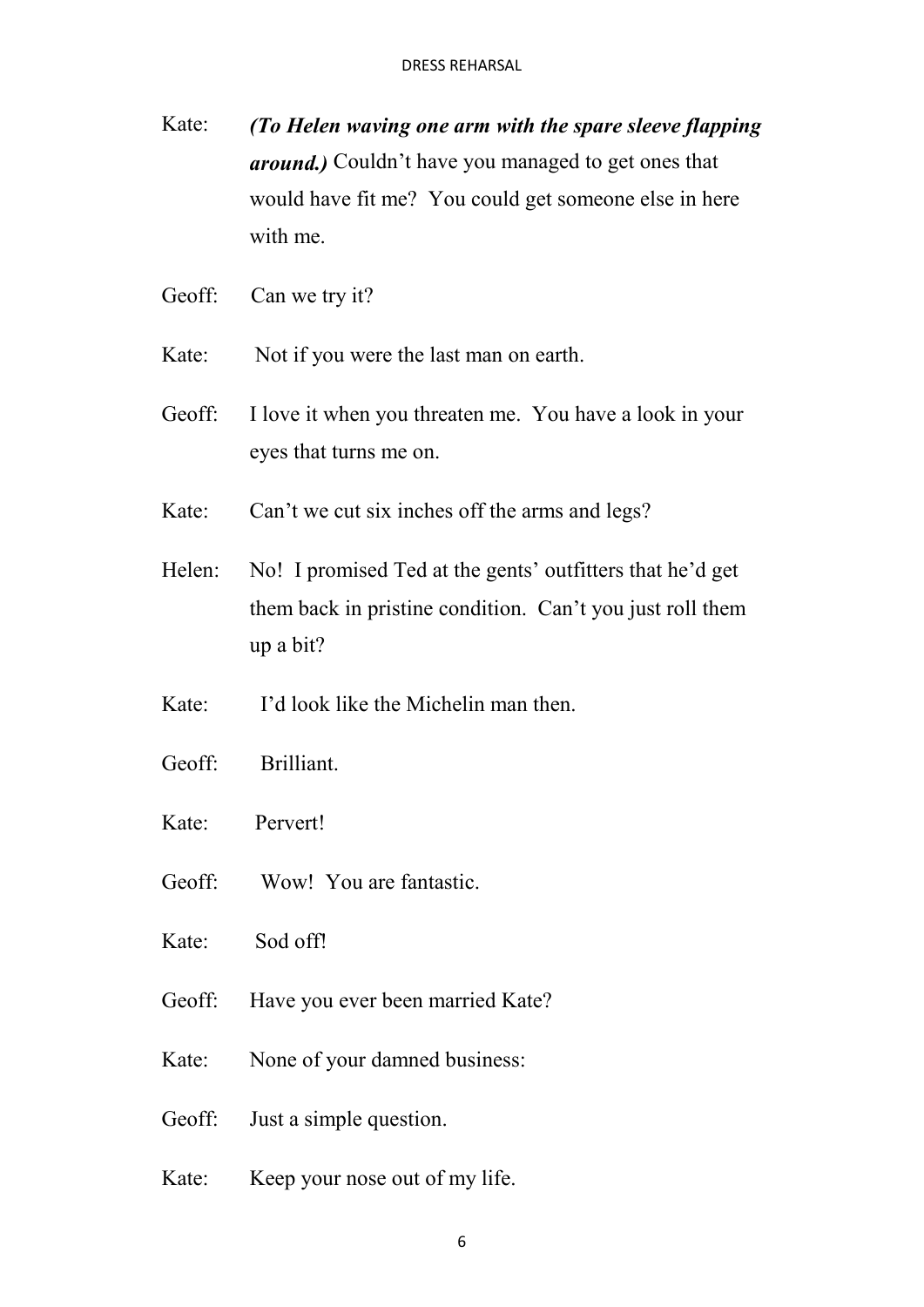- Betty: Don't let him wind you up Kate.
- Geoff: No, don't wind me up Kate.
- Betty: You know the more you wind him up the more he does it.
- Geoff: Chance to do it would be nice.
- Kate: Bog off Geoff.
- Geoff: Oh yeh! Why don't you just say yes?
- Kate: No!
- Geoff: Why Kate? You know that I love you.
- Kate: Just which part of no don't you understand?
- Geoff: All of it.
- Kate: I won't go out with you because you are a flea brained moron.
- Geoff: Well that's better than what you called me on the phone.
- Betty: What did you call him on the phone?
- Kate: You don't want to know Betty.
- Betty: Well that's really why I asked.
- Helen: Why don't you go with Betty and try on your space suit Kate.

### *(Kate starts to exit with Betty)*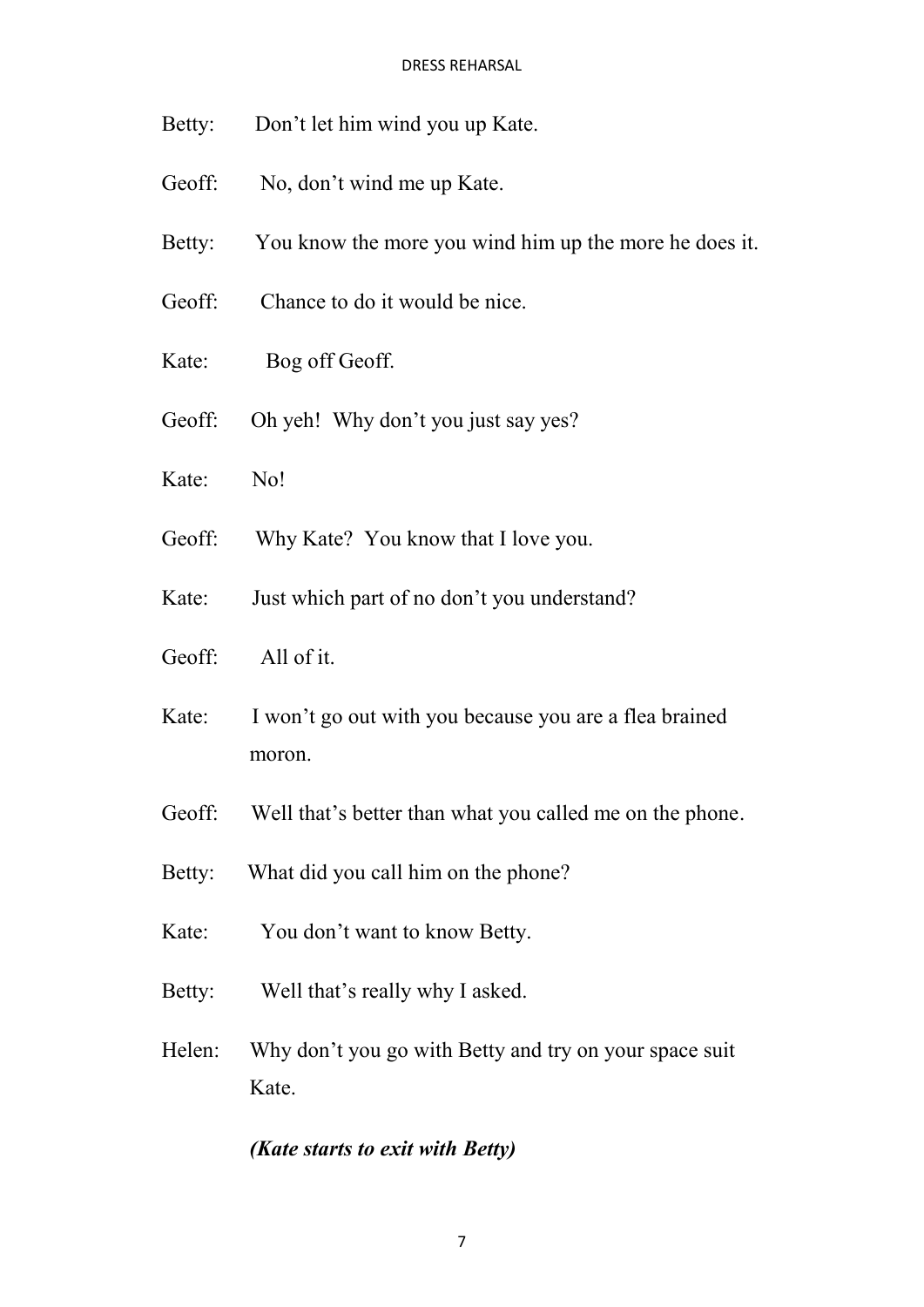- Geoff: Hey Kate, have you anything on under there?
- Kate: That's for me to know.
- Geoff: And me to find out right?
- Kate: *(She turns to him)* You come near me and you'll be singing soprano for the rest of your life.
- Geoff: I just love it when you talk dirty to me.
- Helen: Shouldn't you be trying on your costume Geoff?
- Geoff: They won't let me in the dressing room will they?
- Kate: That's because you can't keep your mind on what you're supposed to be doing.
- Geoff: I'd rather think of what I'd like to be doing.
- Betty: Don't let him get to you Kate. It'll only make him worse, try to ignore him.
- Kate: The voice of experience talking. How many times have you been married Betty?
- Betty: Five. I tried to ignore them but couldn't.
- Helen: Do you have any kids Betty?
- Betty: Yes I have four. One of each.
- Geoff: One of each? How do you work that one out?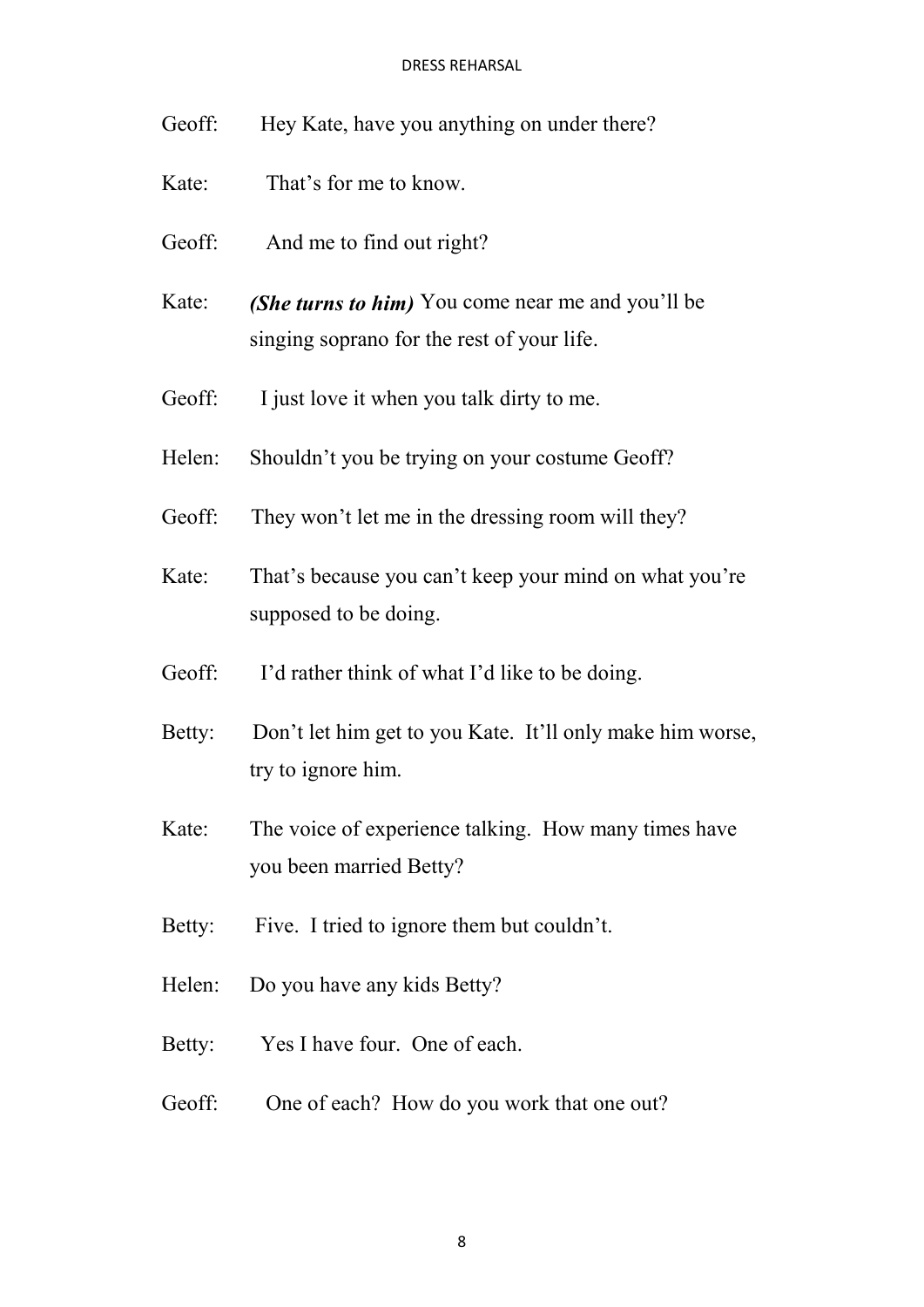- Betty: Well I had a Dan and Helen with my first husband, and Roy and Nancy with the second.
- Helen: So that's two of each.
- Betty: My first husband left me for another woman. The second for another man, they must have inherited his genes because Nancy is a lesbian and Roy is gay. There's nothing like that in my family, well I did have an aunty who became my uncle but she wasn't a real uncle you know. She was my mums' best friend at girls' school.
- Kate: What about three and four?
- Betty: Number three! I got home from work early one day and heard someone upstairs.
- Kate: He was in your bed with another woman?
- Betty: No! He was photographing himself wearing my clothes.
- Geoff: My god!
- Betty: It wouldn't have been so bad but he looked better in them than I did.
- Kate: And number four?
- Betty: He died.
- Helen: Now you're on to number five?
- Betty: Well we're not married yet, but I hope he'll pop the question soon.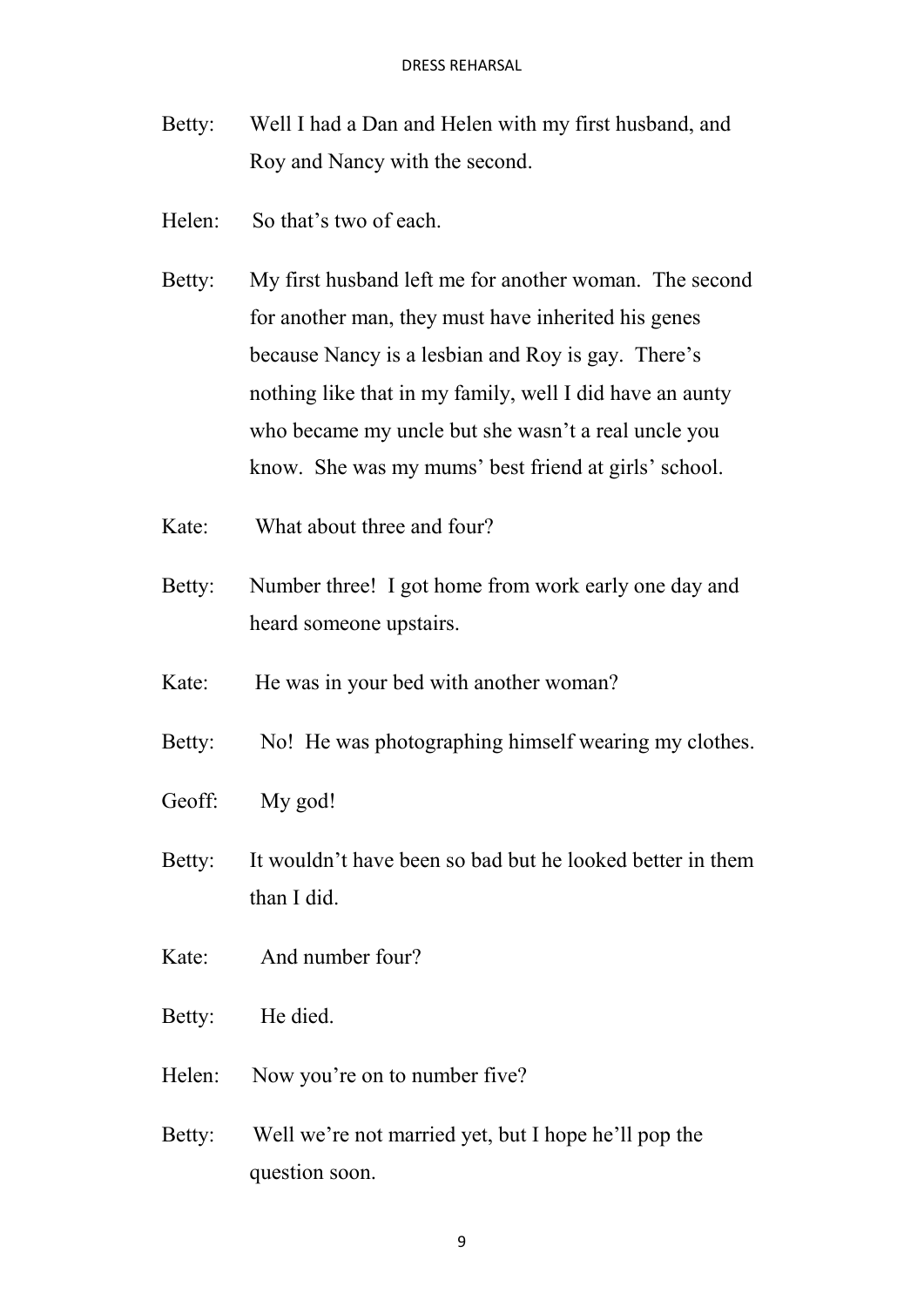- Geoff: You can always have me Betty love.
- Betty: I thought you were in love with Kate?
- Kate: In his dreams Betty. In his dreams.
- Geoff: Ohhh! Yeah!!!
- Kate: Why are we putting the play on in here anyway?
- Helen: Because the theatre is out of bounds I'm afraid.
- Kate: Why?
- Helen: Well you know the Ballet school put on a show in July?
- Kate: Yes, I couldn't make it. Was it any good?
- Helen: It was brilliant. The trouble was Mr and Mrs Broadbent got a little carried away with themselves and did a 'Par de Dir.' I was surprised that a woman of her size could get up onto her points. Anyway she took a flying leap and Mr Broadbent caught her and lifted her over his head then there was a terrific crack and Mr Broadbent disappeared up to his armpits through the stage.
- Betty: The looks on their faces was a picture. It took six men to pull him out.
- Kate: Was he all right?
- Helen: Just a few splinters.
- Geoff: That stage wasn't built to take fifty stone on one spot.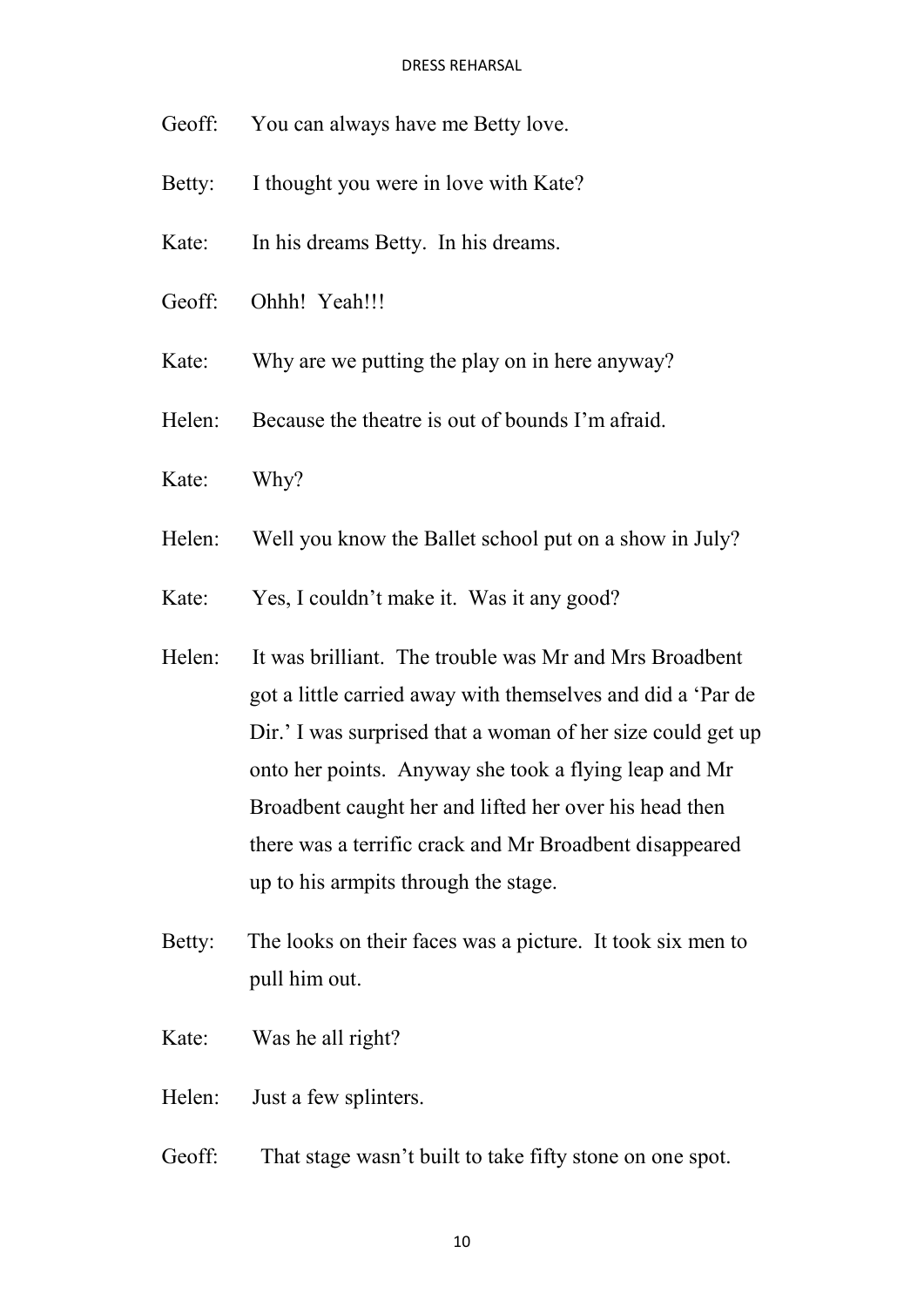- Betty: She's not that heavy.
- Geoff: All right forty stone.
- Helen: Come on, we don't want to be here all night. Let's get that space suit tried on Kate.

# *(Kate and Betty exit)*

- Geoff: This I've got to see.
- Helen: You'll see it from inside your space suit.
- Geoff: I've told you they won't let me in the dressing room.
- Helen: Well you'll have to dress in the corridor won't you? Come on we have be out of here by ten thirty.
- Geoff: I'm going. I'm going.

## *(Enter Betty waving a skimpy bra and pants)*

- Betty: Helen?
- Geoff: Bloody hell whose are those? They're not Kate's are they?
- Betty: Are these for the moon men, or women?
- Helen: *(To Betty.)*We had to cut the moon men Betty. *(To Geoff.)* Will you go get changed Geoff? *(To Betty.)* No they're going back to the shop; we don't need them now so keep them clean. Shouldn't you be helping Kate get into her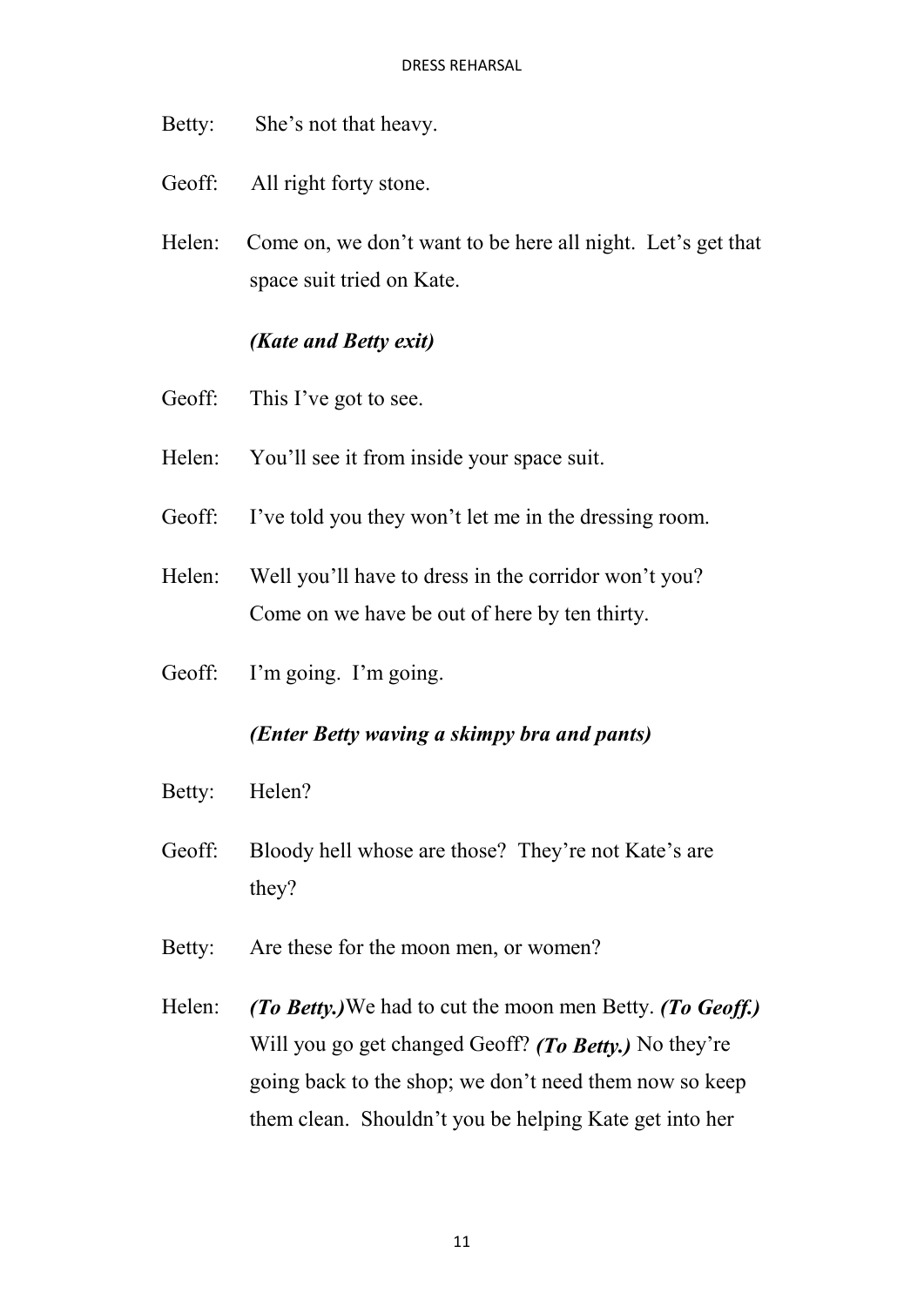costume? *(To Geoff.)* Geoff, stay out of that dressing room.

- Geoff: How do I get to my costume then?
- Betty: I put it in the gents for you.
- Geoff: You went into the gents Betty? What if I'd have been in there?
- Betty: You weren't here. And if you had have been in there then I'd probably still be laughing.
- Geoff: That's below the belt Betty.
- Betty: There's not much to aim at is there? Come on I'll show you where everything is.

*(Lights down [Exit Geoff and Betty.] then up again)*

*(Enter Betty and Kate in her space suit which is made of cardboard boxes, tubes and corrugated cardboard some of which is painted silver, with shoe boxes on her feet.)*

- Helen: There you are Kate. The costume looks good Betty. What's that Kate?
- Betty: I've got to finish painting them yet Helen; I'll do that tonight when I get them home. I had to use cling film for the visor on the helmet Helen. Do you think it will be all right?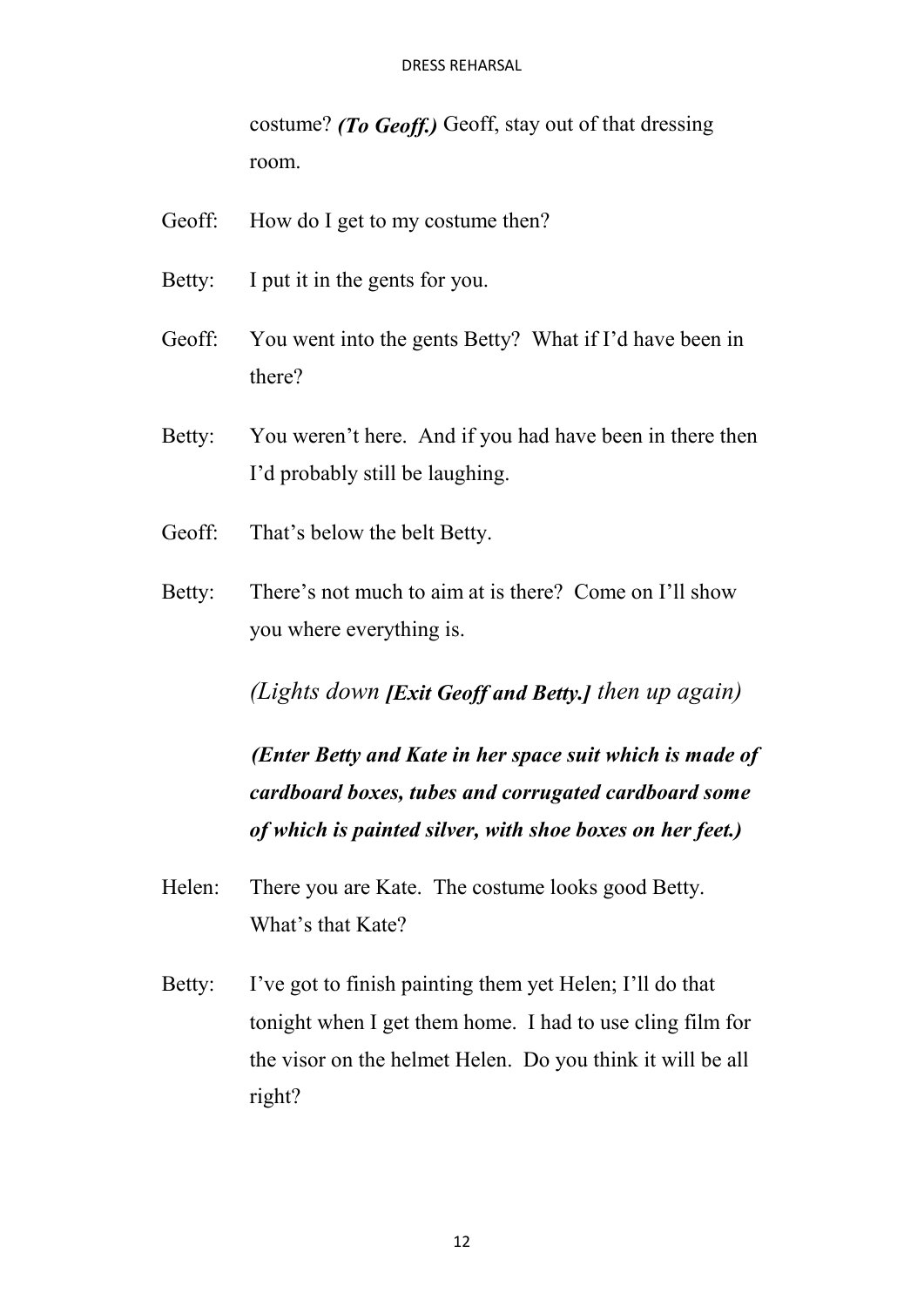*(Kate is trying to get her hands on her helmet, which is a cardboard box with an oval cut in the front covered by Clingfilm. But she can't put her hands near to it.)*

Helen: I'm sure it will Betty. Is she trying to say something? I can't hear you Kate darling.

# *(Enter Geoff wearing a similar costume to Kate only the cardboard helmet is much smaller.)*

- Betty: You managed on your own then Geoff?
- Geoff: Yes I did, it was a bit of a struggle but I managed. Is Kate all right she looks to be turning blue?
- Helen: She'll be fine. It's not too tight is it Geoff?

## *(Geoff reaches up and pulls Kate's helmet off.)*

- Kate: Thank god! Thank you Geoff you're a saviour. I couldn't breathe in there. Who the hell sealed this thing?
- Betty: That was me I'm afraid Kate. I'm really sorry.
- Kate: Sorry! You could have killed me. Didn't you hear me shouting for air?
- Helen: I could see your lips moving but couldn't hear a sound.
- Kate: If you couldn't hear me from six foot away how the hell is the audience going to hear me?
- Betty: I could take the cling film off Helen.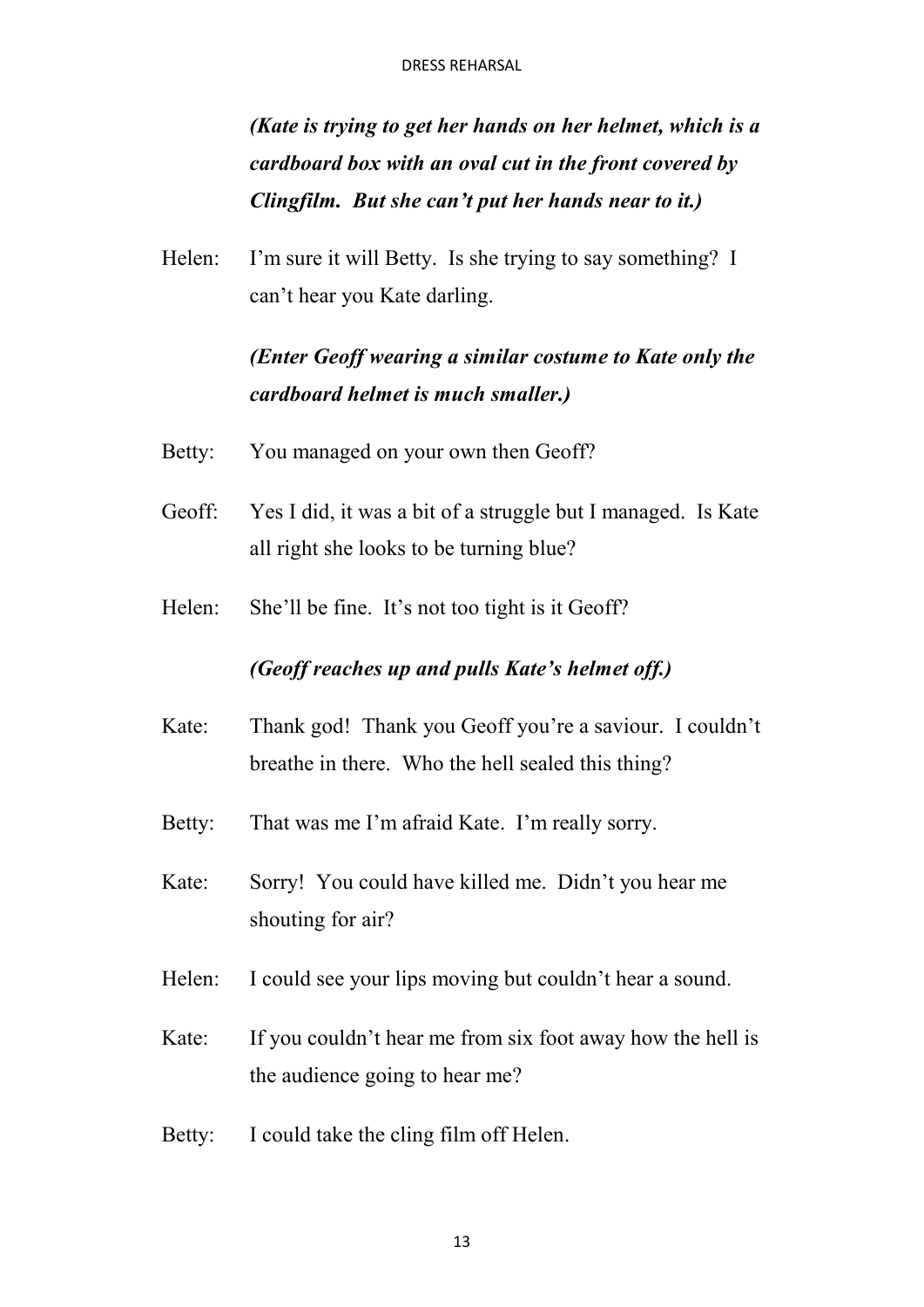- Helen: Yes do that Betty. Can you breathe in your helmet Geoff?
- Geoff: Well it doesn't come right down onto the body so there's plenty of air. *(He spins it round on his head.)*
- Kate: This thing is ridiculous. It takes forever to put it on.
- Helen: I'm sure Betty did the best she could, given the time scale. It's not only you who have had six weeks cut off your rehearsal time you know?
- Betty: I had to come up with these suits pretty quickly. I tried a pair of my dad's coveralls. I hung them on the back of my brothers Transit van and was spraying one half when my dad took them back. He says that all his work mates have been taking the Micky out of him since. What with the left side silver and the right side blue. My brother's not noticed the silver paint on the back of his black van yet.
- Kate: And these on my feet? *(She lifts one foot and shakes it.)* Are these shoe boxes?
- Betty: It's all I could think of.
- Geoff: Couldn't you have got hold of some boots or something?
- Kate: What about hiking boots, or wellies sprayed silver?
- Betty: We can't afford anything like that.
- Geoff: Why do we always have to do these plays on a shoestring?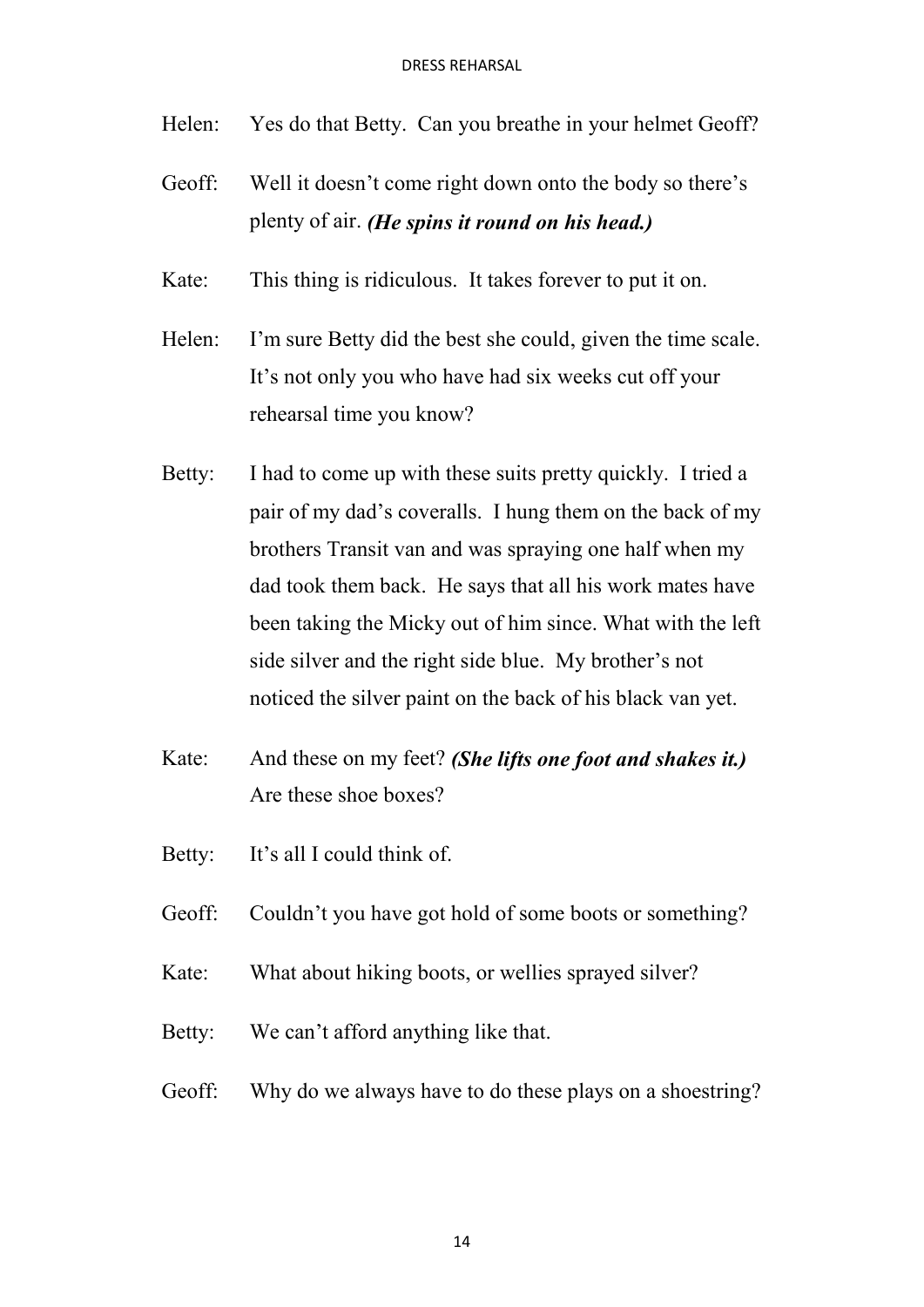- Helen: Because we don't get the audiences we need to make the money to be able to spend on the next production.
- Betty: We could increase the subs.
- Kate: This isn't the time or place to be discussing that subject Betty. I have some wellies you could spray them silver. Do you have any wellies Geoff?
- Geoff: Yes madam chairman.
- Kate: How do you expect us to get into and out of those seats when we're wearing these suits?
- Geoff: You used my name and didn't bite my head off.
- Helen: I'm not sure at the moment. I'll think of something.
- Kate: Better be quick Helen. We open tomorrow night. This is supposed to be a dress rehearsal remember?
- Helen: You've no need to remind me of that Kate darling.
- Kate: Where is everybody else? There's more than just us two in this play. Well there is on my script anyway.
- Helen: Tony said he'd be slightly late but as he doesn't come into the play until you take off then there's no problem. Andy is somewhere, I've seen him.
- Kate: If memory serves me right there were three crew on board Apollo thirteen.

15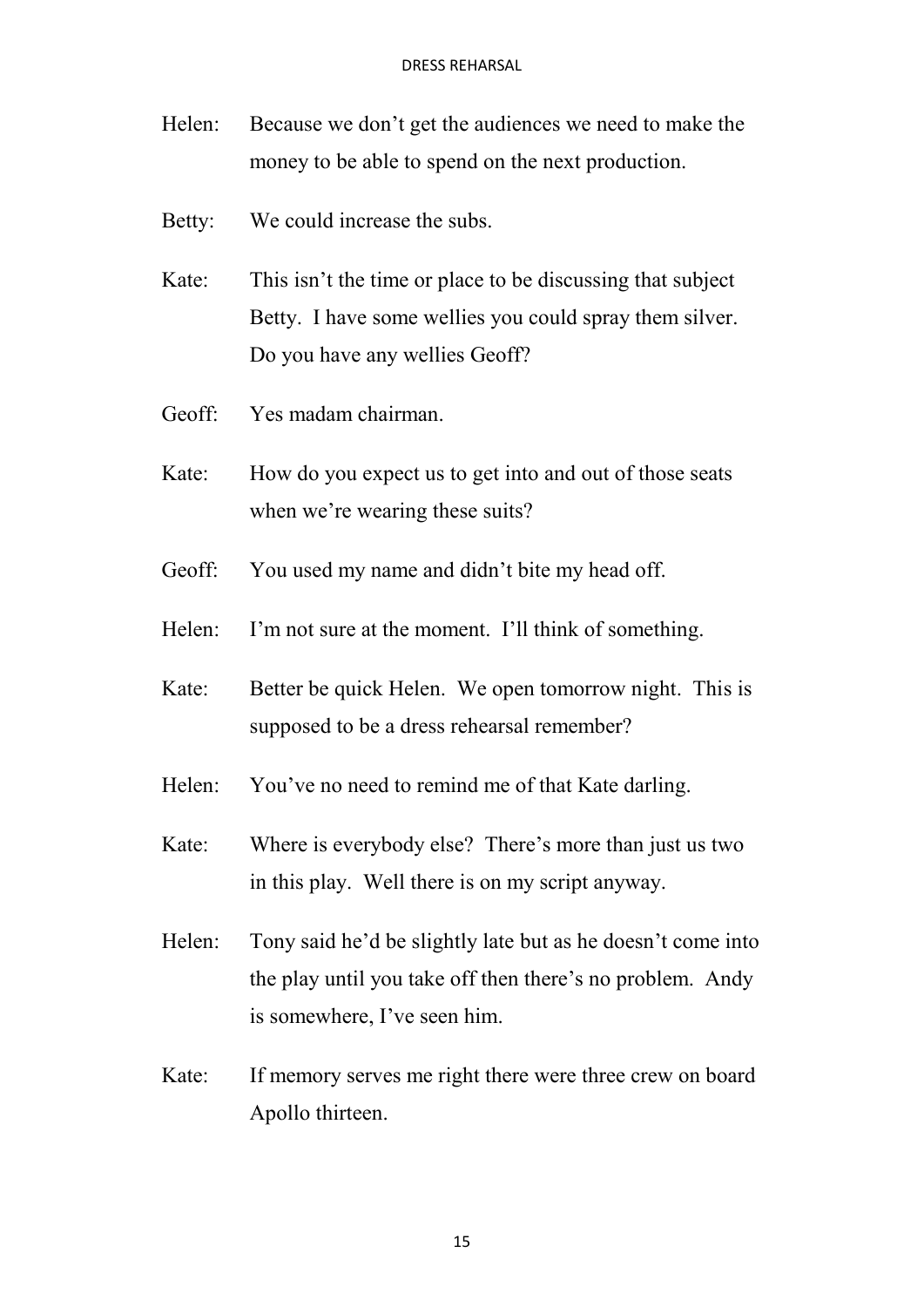- Helen: There were. This play isn't called Apollo Thirteen Kate. It's called Moon Mission as well you know.
- Kate: Well I can only see two of us.
- Helen: Yes well! You'll have to do it all between you because Zack isn't coming.
- Geoff: What! Why not?
- Helen: His mother was taken ill suddenly.
- Kate: His mother?
- Helen: Yes, his mother.
- Kate: Do you remember when we performed the Time Machine last year?
- Helen: Of course I do.
- Kate: And Zack was going to play one of the friends?
- Helen: That's right he was which one was it?
- Kate: It doesn't matter who it was but he backed out of the play.
- Geoff: That's right said he couldn't do it because.
- Helen: Because what?
- Kate}
- Geoff} Because his mother had died.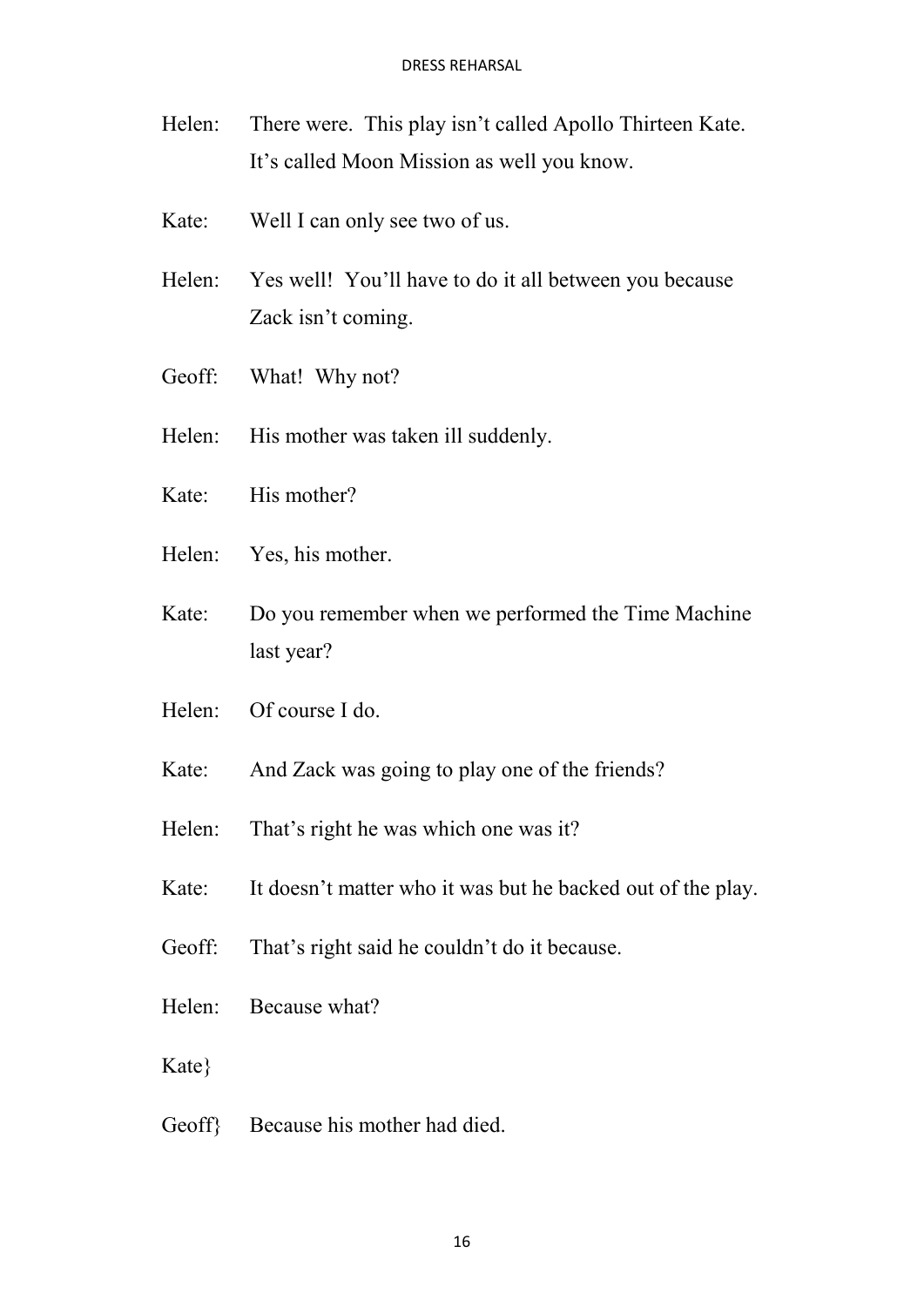- Betty: I remember that because we had a whip round and sent a wreath to the funeral.
- Helen: My god. I make no wonder that she's ill. He won't be seeing her then will he?
- Kate: It would be very difficult wouldn't it Helen?
- Helen: But why? Why has he lied to us, to me?
- Geoff: Cold feet Helen. He is scared to go on stage.
- Helen: He has stage fright?
- Kate: That's right Helen. A simple case of stage fright.
- Geoff: That lets everybody down. How can we do a play that needs three astronauts when we only have two?
- Kate: We have to work twice as hard that's all. We'll go through the script and cut out all his lines and alter all our lines that involve him.
- Geoff: That will take days.
- Kate: We open tomorrow night so it had better not, had it Helen?
- Helen: No! I'll get to work on it after this dress rehearsal.
- Kate: And we'll help. Won't we Geoff? This isn't a play it's a disaster!
- Geoff: We're all in the same boat so we'll pull together. Betty?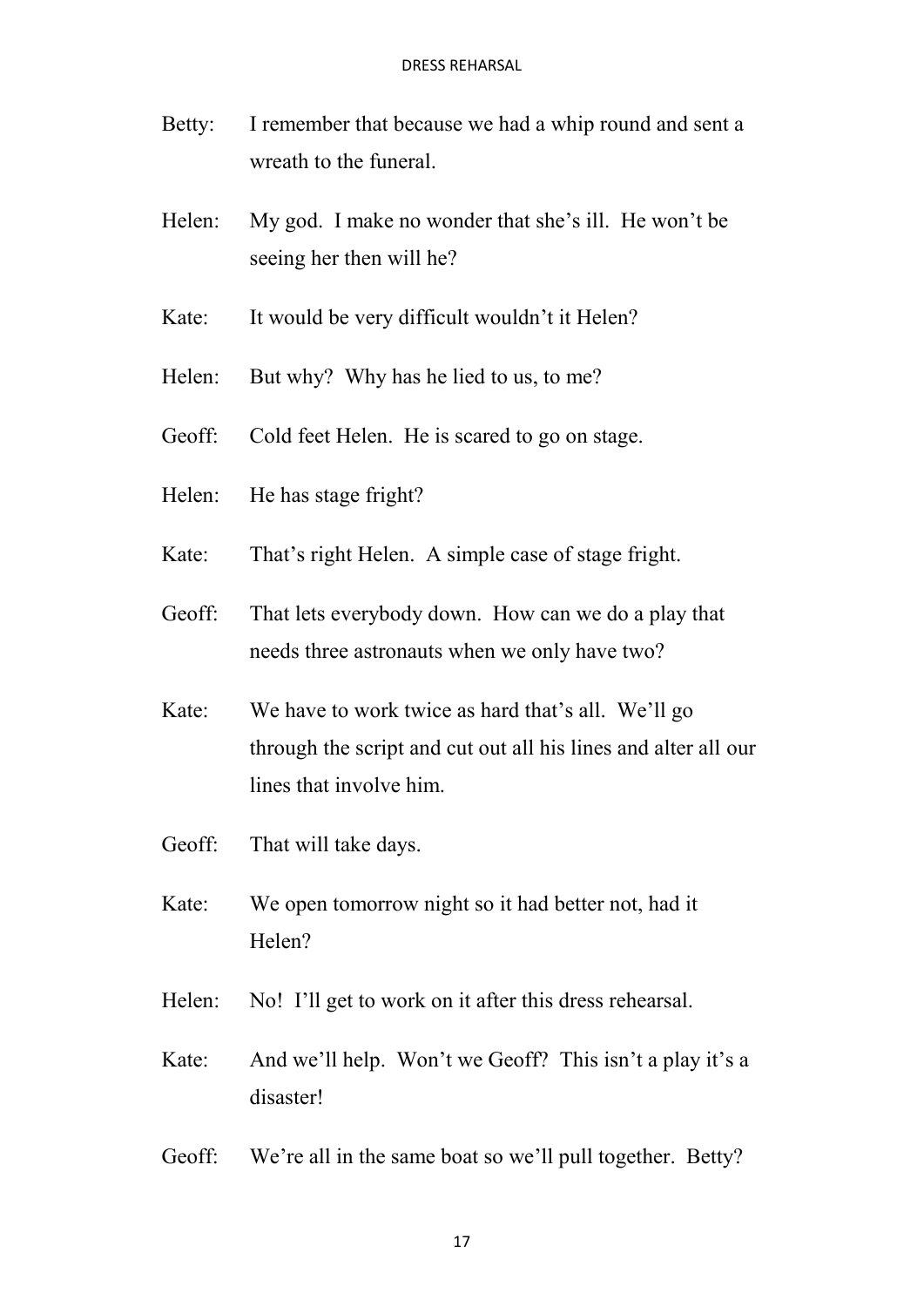- Betty: I'm sorry but I have to get home tonight. I promised Mike that! Well, you know.
- Helen: You go home and you know with Mike, Betty. It shouldn't take the three of us long to sort this out.
- Kate: It had better not. Now about getting in and out of those chairs?
- Helen: Go take those suits off and do the rehearsal in your under suits.
- Kate: You have to be joking!
- Geoff: Swap with me. Mine are a bit tight.
- Kate: Are you sure Geoff?
- Geoff: Yes. Look I'll go into the gents take these off and throw them out. You or Betty can throw yours through the door.
- Kate: All right. Come on Betty let's get this cardboard suit off.

## *(Exit Kate and Geoff)*

- Helen: Betty! Have you a moment?
- Betty: *(Moves to exit but turns back when Helen calls.)*Be careful they are fragile you know. And they have to last four nights.
- Helen: Betty! Where does your dad get his coveralls from?
- Betty: I think he gets them from his work why?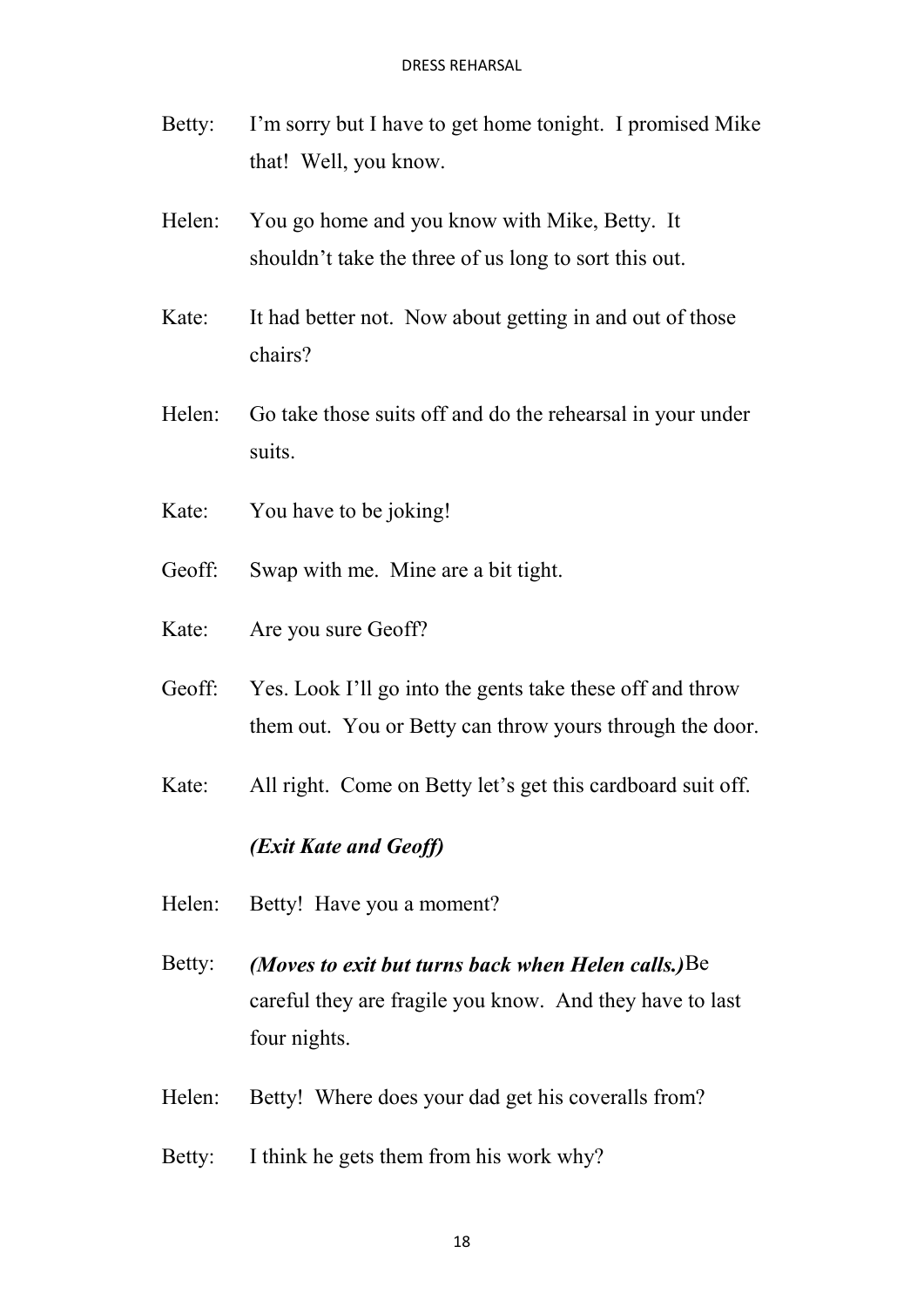- Helen: Well if you can, can you get two pairs and spray them silver tomorrow. Will the paint be dry if you do it tomorrow?
- Betty: I think so. It dries pretty quickly you know.
- Helen: Just don't hang them on the back of your brothers van when you spray them.
- Betty: I think they do them in white as well as blue.
- Helen: Get two pairs of white then if you can, that will save you spraying them. You might as well try and get two pairs of wellies while you're at it.
- Betty: That's no problem. They have silver ones in the shoe shop on the High Street.
- Helen: Find out what size Kate and Geoff are and see if you can get them can you?
- Betty: We'll probably go into the red you know?
- Helen: I know Betty. I know. But what else can we do? You've done a brilliant job coming up with those cardboard suits so quickly but…..
- Betty: They're not good enough are they? I did my best Helen. I watched Tom Hunks in Apollo thirteen twenty times to get them right.
- Helen: Don't you mean Tom Hanks Betty?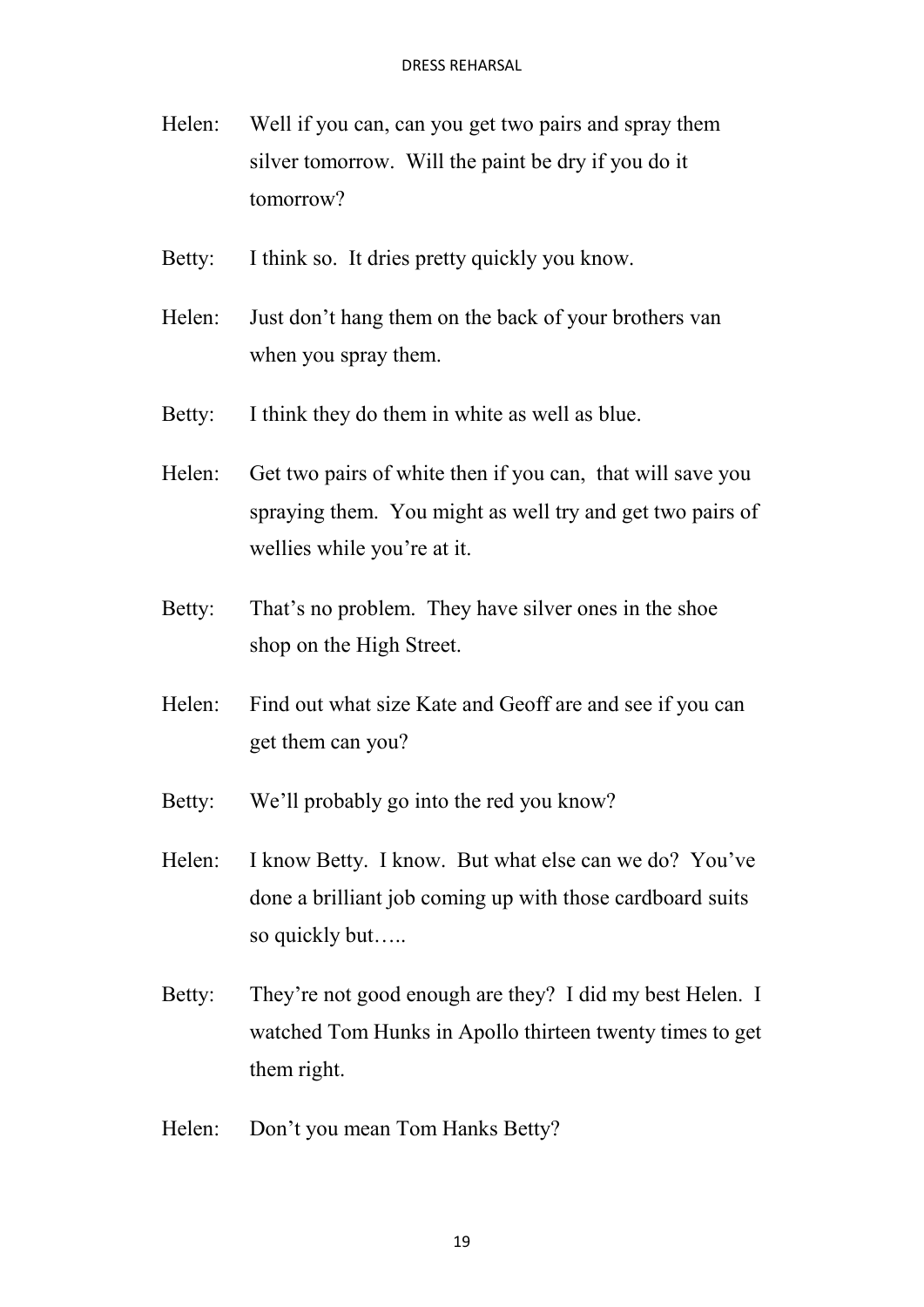- Betty: I know what I mean Helen. I think he's gorgeous. He could have me anyway he wanted.
- Helen: Well Betty cardboard is a bit stiff to be using as clothing.
- Betty: It was the only thing I could think of that wouldn't cost us much.
- Helen: How much did they cost anyway Betty?
- Betty: About twelve pounds. I got the cardboard from work so I only had to buy the tape and spray paint.
- Helen: You won't get into trouble at work will you?
- Betty: No! It was the end of the roll and that usually gets thrown away.

*(Lights down and up again.)*

## *(Enter Kate and Geoff. They've swapped combinations.)*

- Helen: That's better isn't it Kate?
- Kate: At least they fit a little better.
- Geoff: My god! You were right Kate you could get two people into these. What waist are they Helen?
- Helen: Let me look. *(She looks.)* My god they're forty-eight. If you're interested Kate dear he's wearing blue ones.
- Geoff: *(Holding the front of the pants out.)*Fancy joining me in here Kate?